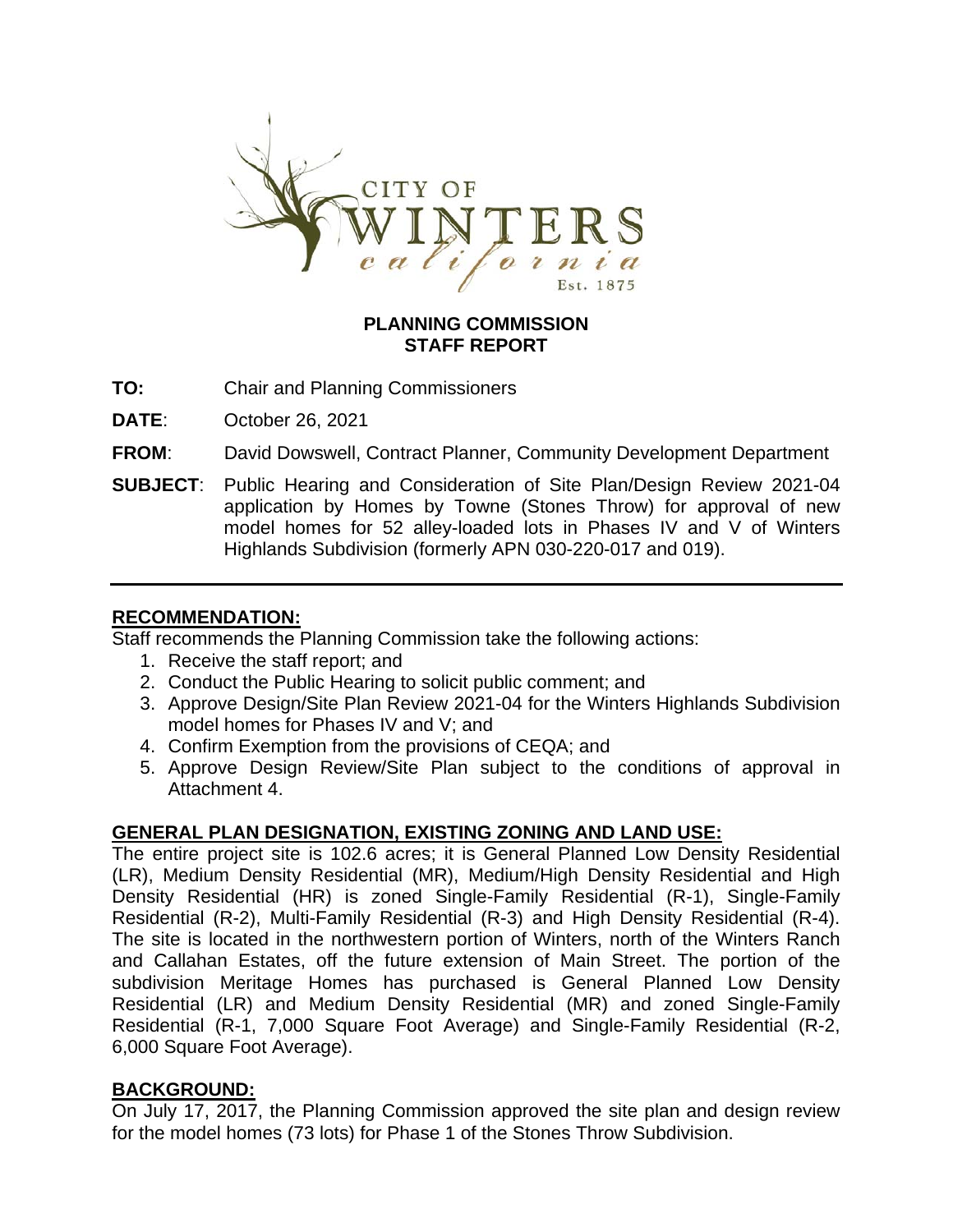On February 26, 2019, the Planning Commission approved the site plan and design review for 100 lots purchased by K. Hovnanian Homes Phases IA and II for the Stones Throw Subdivision.

On July 27, 2021, the Planning Commission approved the site plan and design review for model homes proposed for 148 lots in Phases III, IV and V of the Stones Throw Subdivision purchased by Meritage Homes.

Homes by Towne, the master developer of the Stones Throw Subdivision, is proposing a new set of model designs to build on the remaining 52 lots in Phases IV and V. On October 7, 2021, the Design Review Committee (DRC) met and reviewed the design of the model homes. Staff discussed with the DRC comments on the proposed designs. In addition, the following comments were made by DRC members:

- 1. Design homes to have a "Universal Design" entry.
- 2. Homes should be designed for "visit ability."
- 3. Include a sidewalk for each home through the landscape strip, which connects the existing sidewalk to the face of curb.
- 4. Prior to issuance of the first certificate of occupancy (C of O) applicant shall work with Police Chief for what signs are needed at the entrance to the alleys indicating "no parking" is allowed in the alleys.

# **PROJECT DESCRIPTION:**

The applicant submitted an application for Design/Site Plan Review for new model homes for 52 alley-loaded lots in Phases IV and V of the Stones Throw Subdivision. The Planning Commission will take final action on the project unless appealed to the City Council.

The applicant is proposing three model homes with four architectural styles, "Spanish', "Craftsman", "Farmhouse" and "Traditional". There will be multiple elevations for each architectural style. The building facades are stucco with reverse board and batten and horizontal trim. The "Traditional" style elevation is completely finished with horizontal siding. Many of the elevations have shutters and all have covered porches. All three of the "Craftsman" elevations include a very small amount of stone or brick veneer on the porch columns. Building colors, including the roof colors, will vary by model. There will be a total of 9 color schemes (Attachment 2).

### **DESIGN/SITE PLAN REVIEW:**

Winters Municipal Code, Chapter 17.36 (Design Review) (Section 17.36.020C), states "New construction of any single-family residential units is subject to design review." According to the Design Review provisions, the Planning Commission shall consider the following aspects for design review of a site plan:

- $\triangleright$  The overall visible mass of the structure, which includes height, roofline profiles and overall scale of a building; and
- $\triangleright$  The proposed use and quality of exterior construction materials striving for long-term compatibility with the general setting of the subject property and visual character of the general neighborhood; and
- $\triangleright$  Avoidance of buildings which are characterized by large, blank or unbroken wall planes, as well as buildings which exhibit general lack of architectural detailing, shadow lines, etc. which generally lack interest; and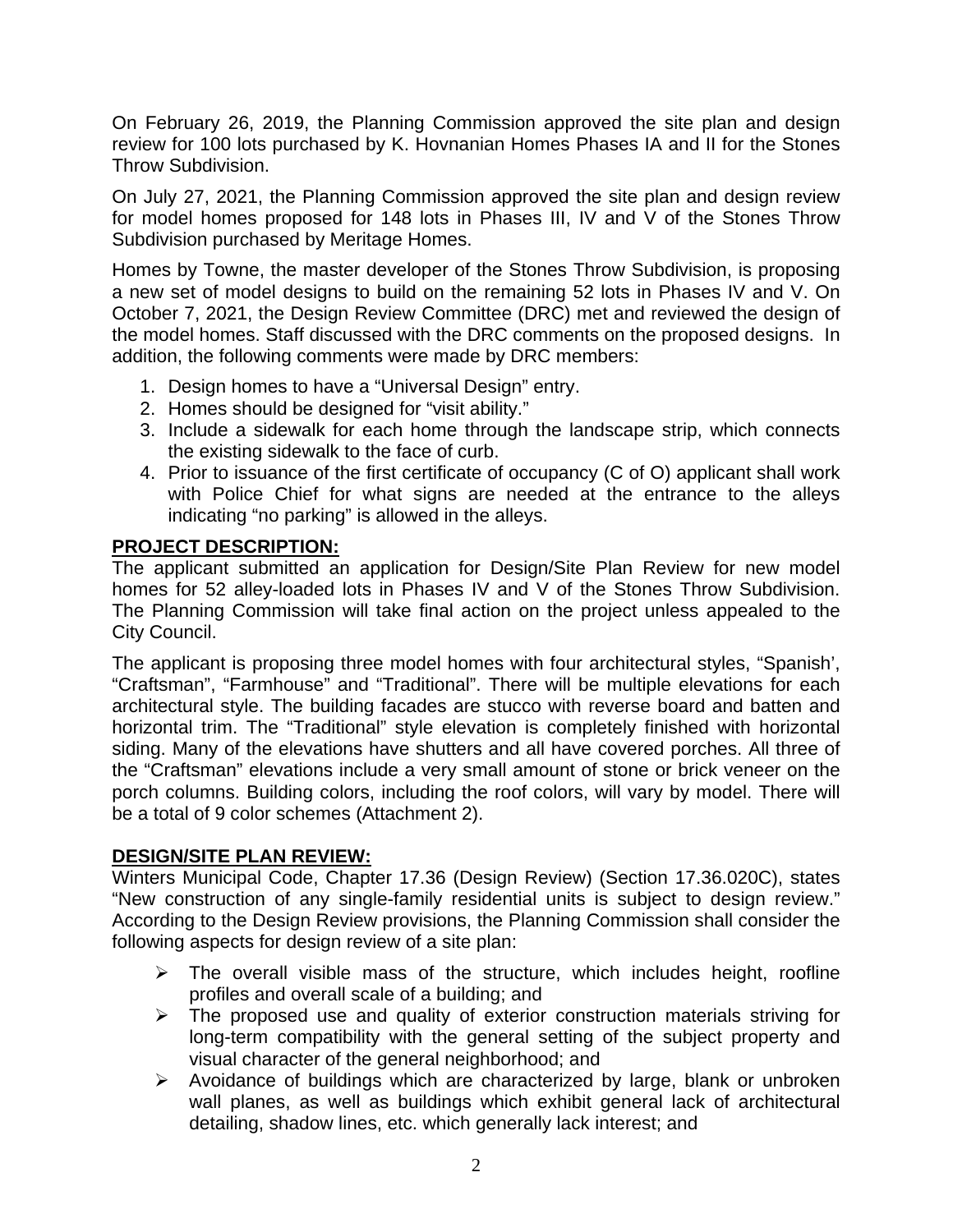- $\triangleright$  Effective screening of ground and roof mounted equipment; and
- $\triangleright$  The use of landscaping decorative site paving, etc. which provides effective visual screening or softening of the development, as necessary; and
- $\triangleright$  The application of the Winters Design Guidelines

The Planning Commission shall make findings relative to compliance with the above provisions prior to approving a design/site plan review.

# **ANALYSIS**:

The following discussion regarding the design of the model homes is based on staff's review of the Conditions of Approval #60 through #65 (shown below in italics) and their consistency with the Winters Highlands (Stones Throw) Architectural Guidelines and comments from the DRC meeting.

# **Architecture**

# Design Review Conditions of Approval

- 60. *In order to achieve architectural diversity, the developer shall offer four floor plans and 12 elevations (three per plan) for each new model phase, consistent with the Winters Highlands Architectural Guidelines.* The applicant submitted three different architectural styles with four different elevations per plan. The total number of elevations is 12.
- 61. *A minimum of half of the required elevations shall include brick or stone veneer wainscot which wraps around all sides of the structure so that it terminates where the yard fencing begins consistent with the Winters Highlands Architectural Guidelines.* In initially reviewing the plans staff did not notice that the new models only have a small amount of stone veneer on the columns of the three Craftsman model porches. Staff recommends 50 percent (6 of the 12) of the elevations have a stone veneer covering at least a portion (porch or pop-out) of front elevation and the veneer wrap around to the corresponding side yard fence.
- *62. Each elevation for a particular floor plan shall be distinctive, with a unique roof design, architectural detailing, and application of exterior materials consistent with the Winters Highlands Architectural Guidelines. Single story and two-story plans shall be varied.* Working with staff the architect designed each elevation to be distinctive through the use of varied materials, roof pitches, roof styles, veneers and colors. Pop-outs and some additional window treatments were added to the street side "enhanced" elevations of houses on corners lots break the flatness of the side elevations.
- *63. The same (or substantially similar) elevation may appear no more than twice on one side of a block, or three times on either side of facing blocks, and may not be opposite or kitty-corner from the same elevation on the opposite side of the block. In addition, no more than ten percent of the homes can share the same elevation within a development.* The applicant is aware of this restriction. Staff will be working with the applicant during the construction process to ensure this condition is met.
- *64. A minimum of 50 percent of all detached units shall have prominent useable architectural features such as courtyards, porches or balconies, consistent with the*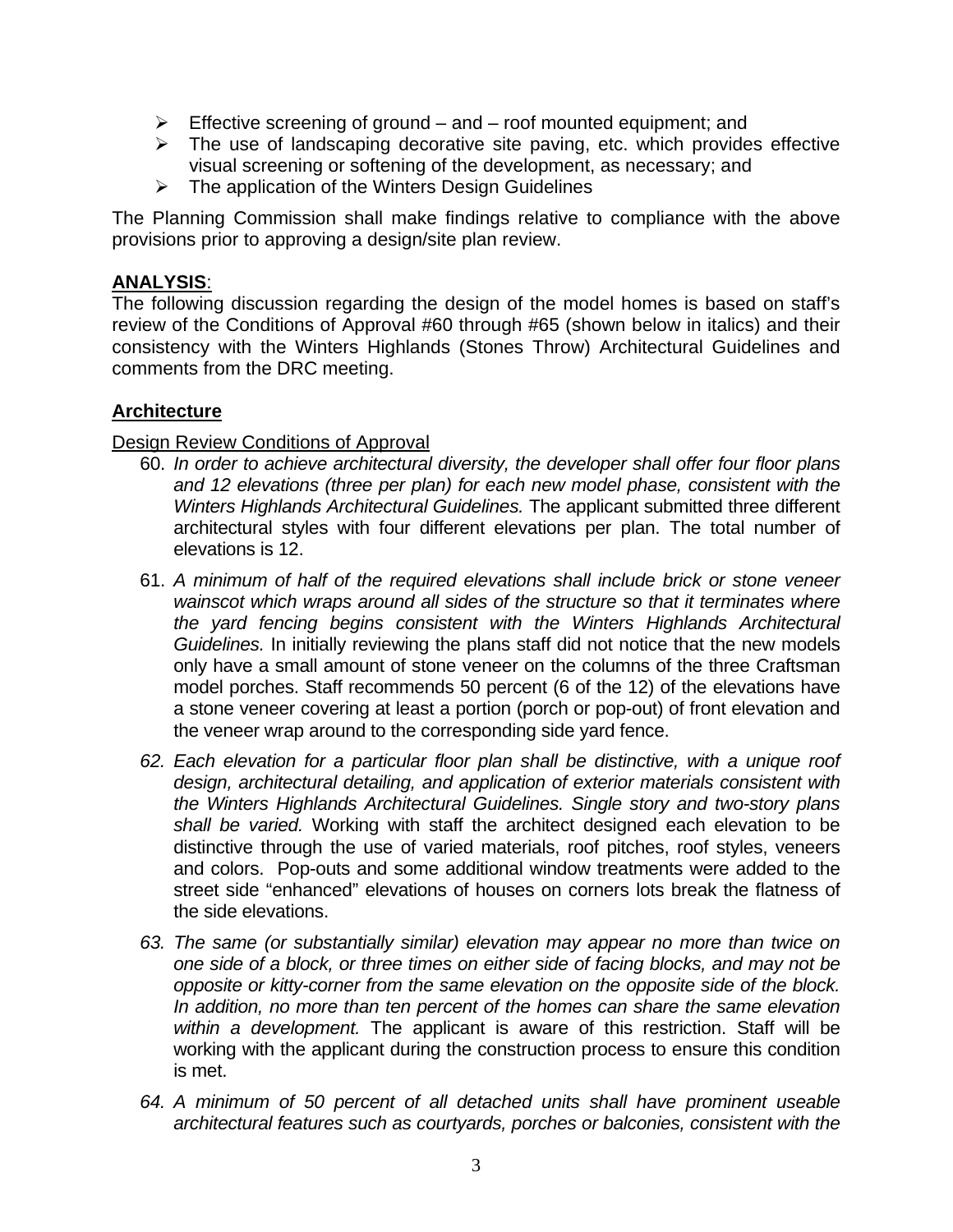*Winters Highlands Architectural Guidelines.* All three of the models have functioning porches.

*65. Units on opposing sides of a street shall be compatible in terms of design and color.* The designs of the new models are compatible with each other and with the design of the nearby homes approved for Meritage Homes.

# DRC comments

- 1. *Design homes to have a "Universal Design" entry.* As part of Meritage Homes Purchase Agreement documents they provide the buyer with a Universal Design checklist that their sales associate reviews with the buyer at time of purchase to see if the buyer is interested in any of the Universal Design features. The buyer signs the universal design checklist form as part of the Purchase Agreement documents indicating they have been provided this information and indicate if they are interested in selecting any of the universal design options.
- *2. Design homes which are visitable.* See above.
- *3. Need to provide the changes to the elevations mentioned by staff, which include:* 
	- *a. Adding shutters to one window on the left elevation of the Plan 3 Spanish and Craftsman elevations and to the left and right elevations, including the right enhanced elevation, of the Plan 2 Spanish model. Cannot add shutters to any window on the rear elevation.*
	- *b. Adding shutters to the left, right and rear elevations, including the right enhanced elevation, of the Plan 3 Farmhouse and Traditional elevations.*
	- c. *Adding windows to the top row of panels of the garage doors to allow in natural light. It is not clear in looking at the plans if this has been done.*
	- *d. Plan 1, 2, and 3 Craftsman model, adding outriggers shown on the front elevation upper floor triple window to the triple window on the lower floor right elevation.*
	- *e. Plan 3 Farmhouse and Traditional Plan, adding outriggers shown on the front elevation lower floor double window to the to the triple window on the lower floor right elevation.*
	- *f. Provide a sidewalk leading from the existing side through the streetside landscaping similar to what was done for the Aspire project.*  At the DRC meeting the applicant agreed to make all of the above changes and would provide revised elevations with the changes.
- *4. Prior to issuance of the first certificate of occupancy (C of O) applicant shall work with Police Chief for what signs are needed at the entrance to the alleys indicating "no parking" is allowed in the alleys.*

# Landscaping and Fencing

The City requires all new homes to provide front yard landscaping with an irrigation system and perimeter fencing. The applicant has provided staff with a landscaping and irrigation plan and fencing details. Staff will be reviewing the plans and will provide the applicant with comments.

Planned Development Overlay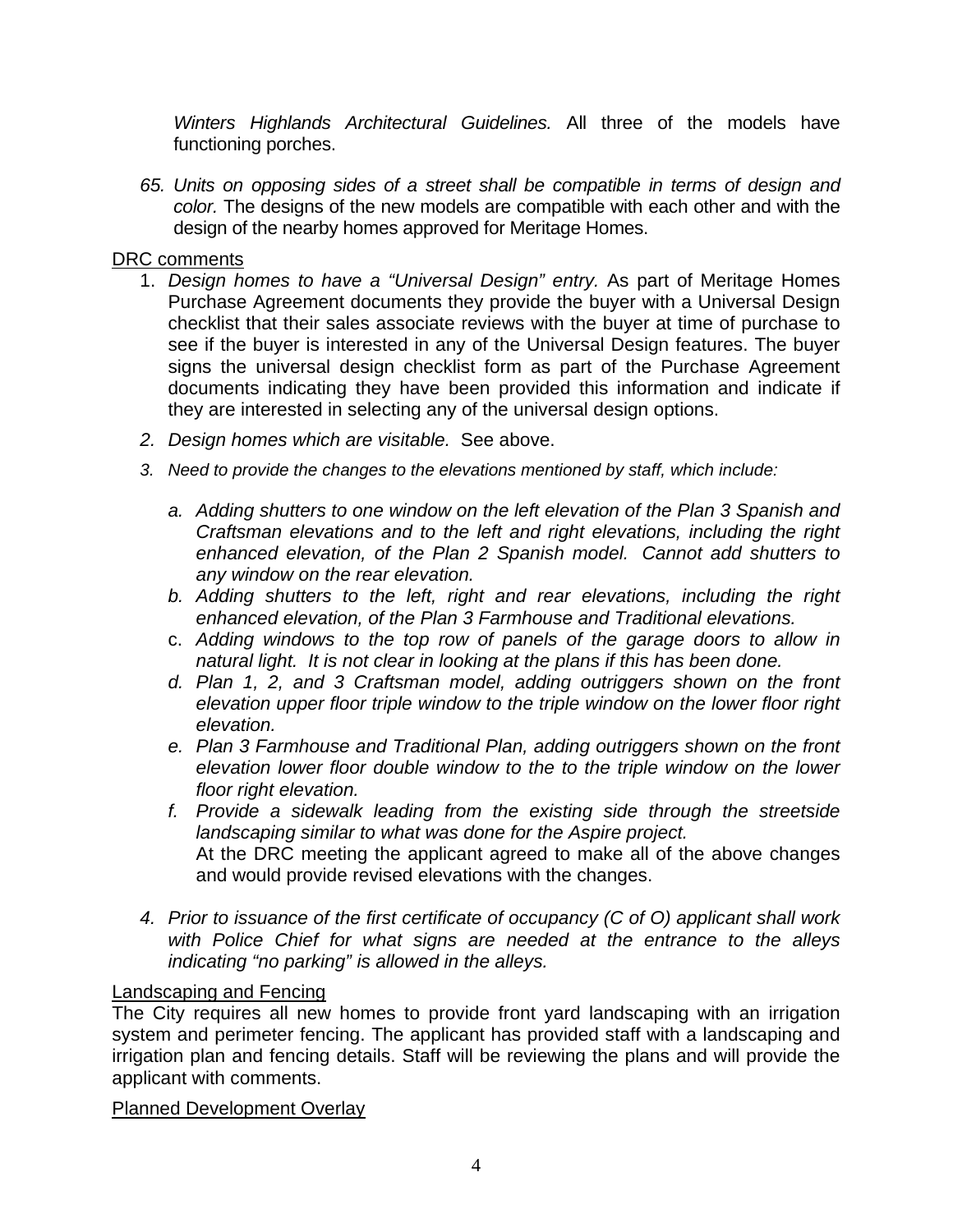Winters Highlands/Stones Throw Subdivision has a PD Overlay Zone on top of the existing zoning. The PD Overlay Zone allows the creation of the smaller lots, reduced lot widths and reduced rear yard setbacks. The applicant has requested the following modifications to the City's setback requirements to the existing PD Permit:

- 1. Plan 2 models reduce the front setback from 20 feet to 17 feet 6 inches.
- 2. Plan 3 reduce the front setback from 20 feet to 15 feet.
- 3. Plan 5 reduce the side yard setback beyond the parking pad from 10 feet to 5 feet.

All of the requested modifications are consistent with what the Planning Commission approved for the Aspire alley-loaded product, which is part of the Stones Throw Subdivision.

# Affordable Housing

The Development Agreement (DA) between the City and Homes by Towne required Homes by Towne to have an approved Affordable Housing Plan. The Plan requires they pay the City an in-lieu fee of \$2,000,000. Half of the fee is to be collected with the recording of each final map. The remaining fee, divided equally between the approved 395 homes, is collected with the issuance of certificates of occupancy for each home.

The City and Homes by Towne are working on amending the DA. The amended DA will need to have been approved before any building permits can be issued to develop the new models.

# **PROJECT NOTIFICATION:**

Public notice advertising on this planning application was prepared by the Community Development Department in accordance with notification procedures set forth in the City of Winters' Municipal Code and State Planning Law. A legal notice was published in the Winters Express on 10/14/21 and notices were mailed to all property owners who own real property within three hundred (300) feet of the project boundaries at least ten (10) days prior to the hearing. Copies of the staff report and all attachments for the proposed project have been on file, available for public review at City Hall since 10/21/21.

# **ENVIRONMENTAL ASSESSMENT:**

An Environmental Impact Report was prepared for Winters Highlands/Stones Throw project and certified by the City Council on April 4, 2006 (Resolution 2006-08).

# **ALTERNATIVES:**

The Planning Commission can elect to modify any aspect of the approval or recommend denial of the application. If the Planning Commission denies the application findings would be needed for the official record that would illustrate the reasoning behind the decision to deny the project.

# **RECOMMENDED FINDINGS FOR SITE PLAN/DESIGN REVIEW 2021-04 FOR STONES THROW NEW MODEL HOMES.**

CEQA Findings:

1) The proposed project (design review of model homes) is exempt from review under the California Environmental Quality Act (CEQA) Guidelines, Section 15061.